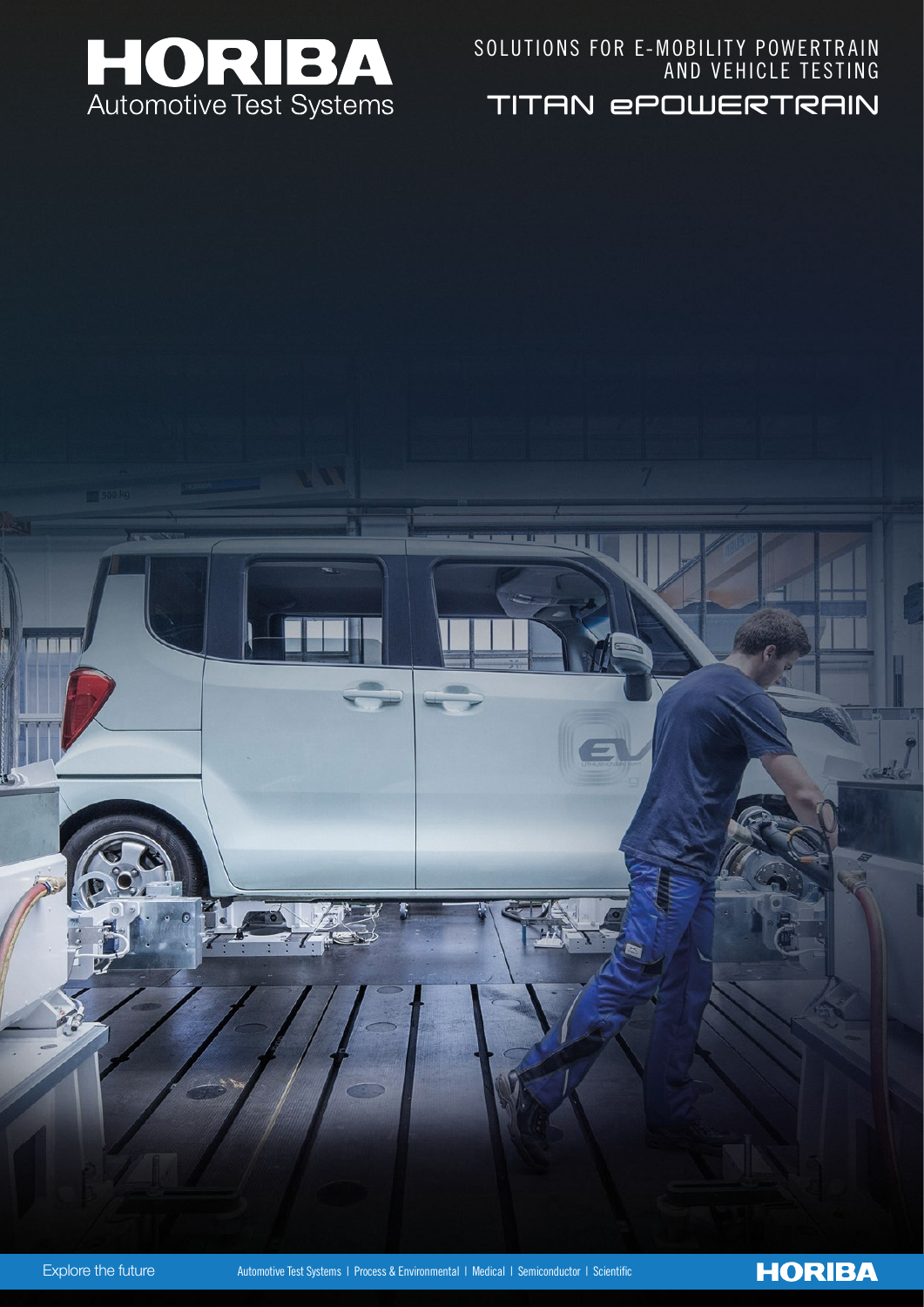## **TITAN ePowertrain The E-mobility Solution**

The TITAN ePowertrain is an extension of the modular based TITAN Powertrain series. It is specifically designed to support the testing of E-mobility powertrains with a variety of degrees of electrification. Whether a BEV (battery electric vehicle) with no internal combustion engine (ICE), hybrid powertrains, or driveline components, this system covers state of the art test applications for the ground vehicle market in LD (light-duty), MD (medium-duty) and HD (heavy-duty), for on-road or off-road vehicles.



### **FEATURES**

- » DC Supply up to 1,200 V, 1,400 A
- Embedded simulation tools like Virtual Battery, Virtual Engine or Vehicle RLS (Road Load Simulation)
- » Integrated instrumentation for emissions, efficiency, power management, analog and digital IO and vehicle data buses
- » High performance dynamometer systems for testing at boundary conditions
- Fully integrated test suites
- Open interface for external simulations (HILS), and replications test methods



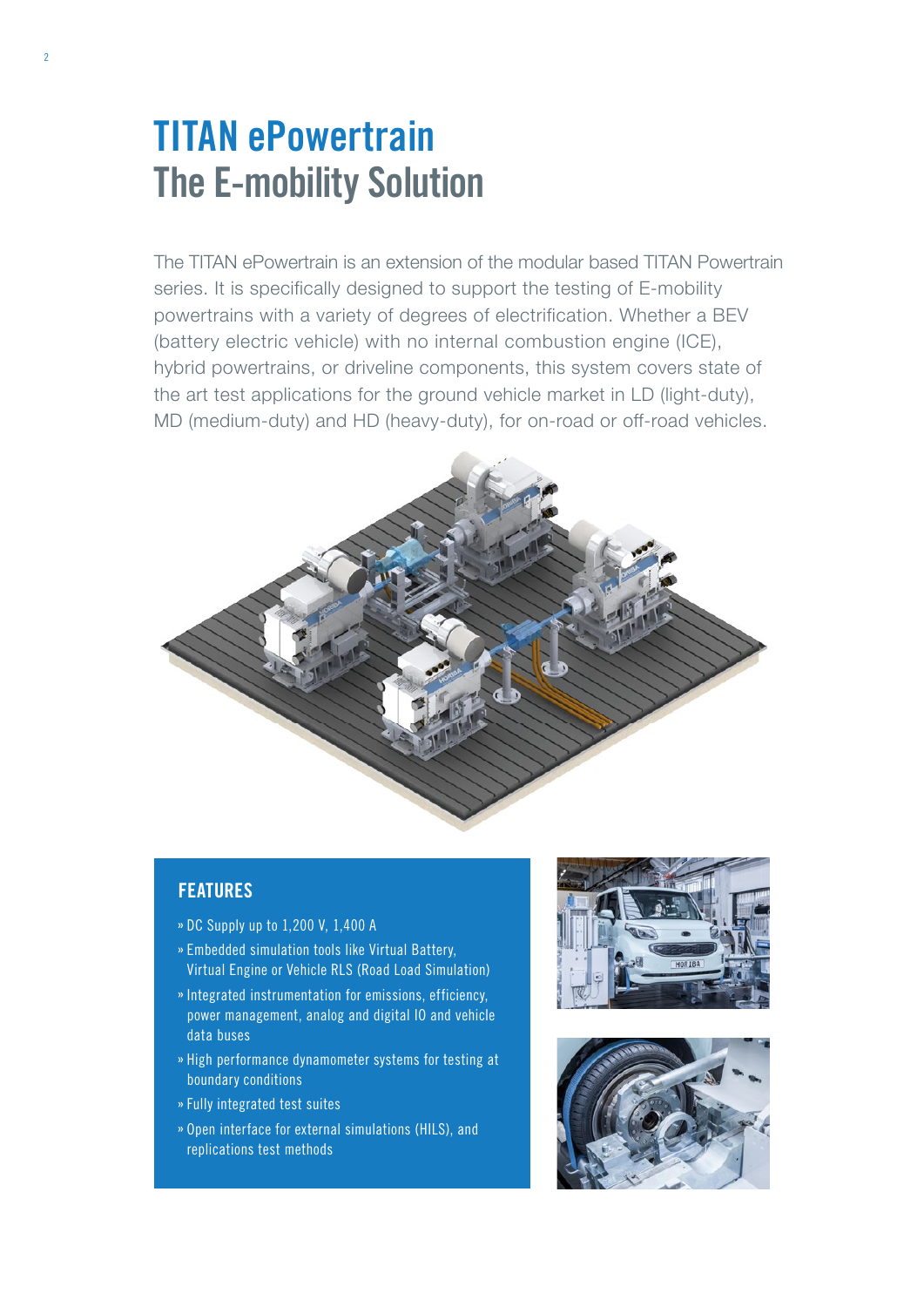# **KEY BENEFITS Made for Testing E-mobility**

The TITAN ePowertrain guarantees future-proof testing equipment. The modular design offers a wide range of extensions and additional modules. A prime mover module from the Virtual Engine portfolio can be added. Likewise, the specially designed, ultra-low inertia wheel dynamometer extends the testing regime to zero speed at maximum torque, peak torque impacts, wheel spin, and resonance reproduction.

### $\frac{1}{6}$ **FLEXIBLE** Modular design

- 
- Variable powertrain and vehicle configuration
- Quick and easy customization of dynamometer configurations, DC power and simulation modules
- » Spindle or free-wheeling hub wheel & tire assembly for connection to driveline or vehicle

**SPECIFICATIONS \***



- » Natural frequency simulation by HORIBA patented wheel slip technology
- Field measured load replication (curb impact and hill start)
- Applications for electrified powertrain testing

### **INTEGRATED**

- Powerful tools like battery or wheel slip simulation integrated in the controller **SPARC<sup>PT</sup>**
- » Seamless integration of a wide range of HORIBA's product portfolio
- Standard interfaces to 3rd party equipment or simulation software

|                   |             | <b>DYNAS</b> <sub>2</sub> -Series |                 | DYNAS <sub>PM</sub> -Series |             |
|-------------------|-------------|-----------------------------------|-----------------|-----------------------------|-------------|
|                   |             | WM3200LI                          | <b>WM4200LI</b> | WM3000ULI                   | WM4000ULI   |
| TORQUE / OVERLOAD | [Nm]        | 3,200/4,800                       | 4,200/5,000     | 3,000/5,000                 | 4,000/5,000 |
| POWER             | [kW]        | 220/330                           | 290/348         | 340/544                     | 420/530     |
| <b>SPEED</b>      | $[$ rpm $]$ | 640                               | 660             | 1.020                       | 810         |
| <b>SPEED</b>      | [rpm]       | 3,200                             | 4,200           | 3,000                       | 3,000       |
| <b>INERTIA</b>    | [ $kgm2$ ]  | 3.5                               | 4.3             | 0.85                        | 1.1         |

## **Battery Simulation: One or Two Channel Distribution**

| POWER   | kW] | 250        | 350        | 500          | 1,000        |
|---------|-----|------------|------------|--------------|--------------|
| VOLTAGE | .V. | $20 - 600$ | $20 - 800$ | $20 - 1,000$ | $20 - 1,200$ |
| CURRENT | [A] | 500        | 700        | $1,000\,$    | 1,400        |

\* Technical specifications are subject to change.